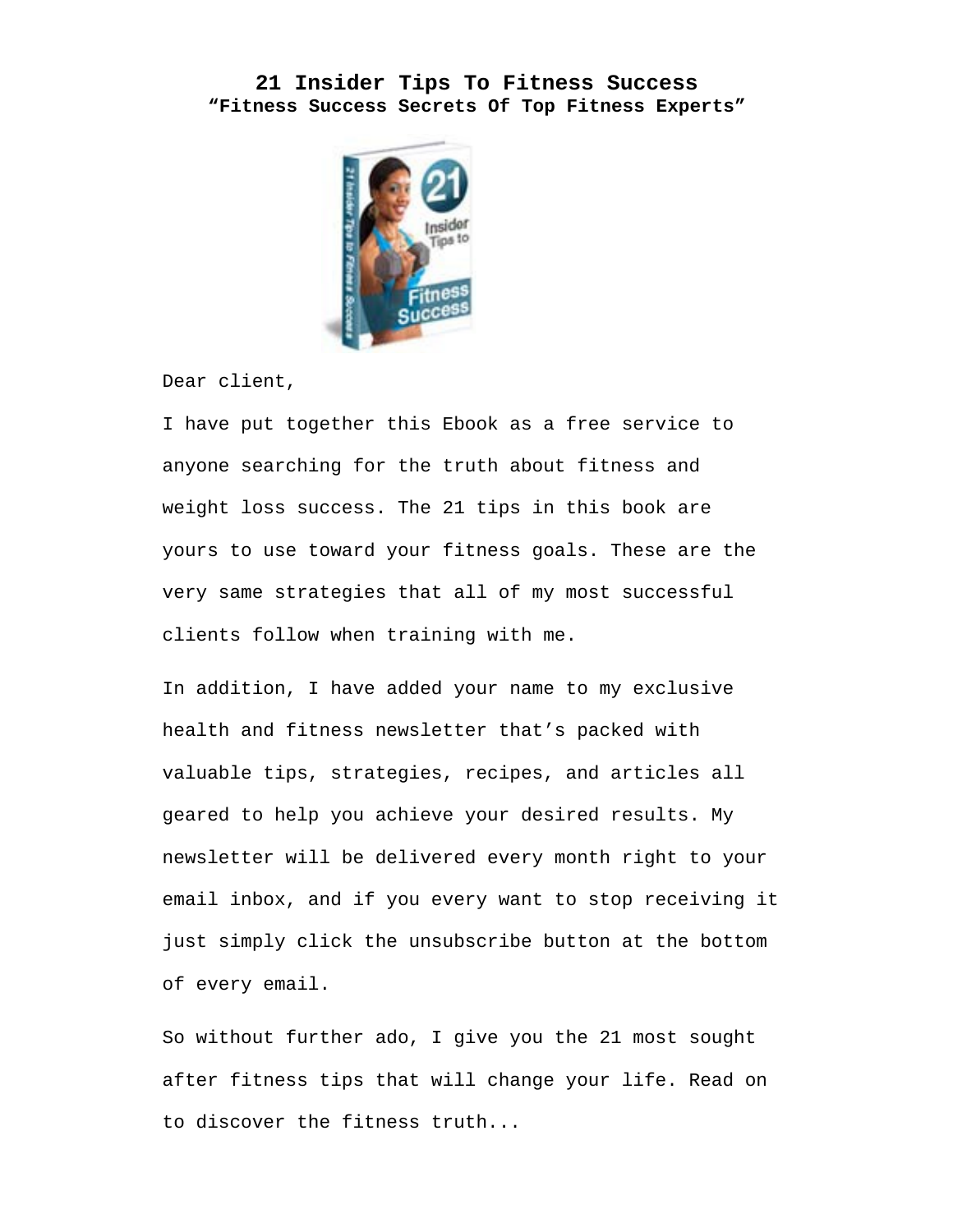## **21 Insider Tips To Fitness Success "Fitness Success Secrets Of Top Fitness Experts"**

Who among us can truly say that they are as lean and toned as they ever want to be? Most people, even the fitness buffs, are in a constant fluctuation between their ideal body and a body that is not quite ideal. So how do we sway this struggle in our favor? Quite often the difference between the body that you have today and the body that you wish you had is made up of simple daily decisions.

#1.Eating small meals every 2-3 waking hours will increase your metabolism and reduce fat storage. Make sure that these are healthy meals containing balanced amounts of protein, carbohydrates and fat.

#2.The easiest way to effortlessly lose weight is to not eat three hours before bed. It has been proven that not eating three hours before bed reduces fat storage throughout the night.

#3. A great way to burn off excess fat is to walk or jog for as little as 15-20 minutes first thing in the morning. Performing a calorie burning activity right

when you wake up is more effective since your body is depleted of calories, and is forced to pull energy from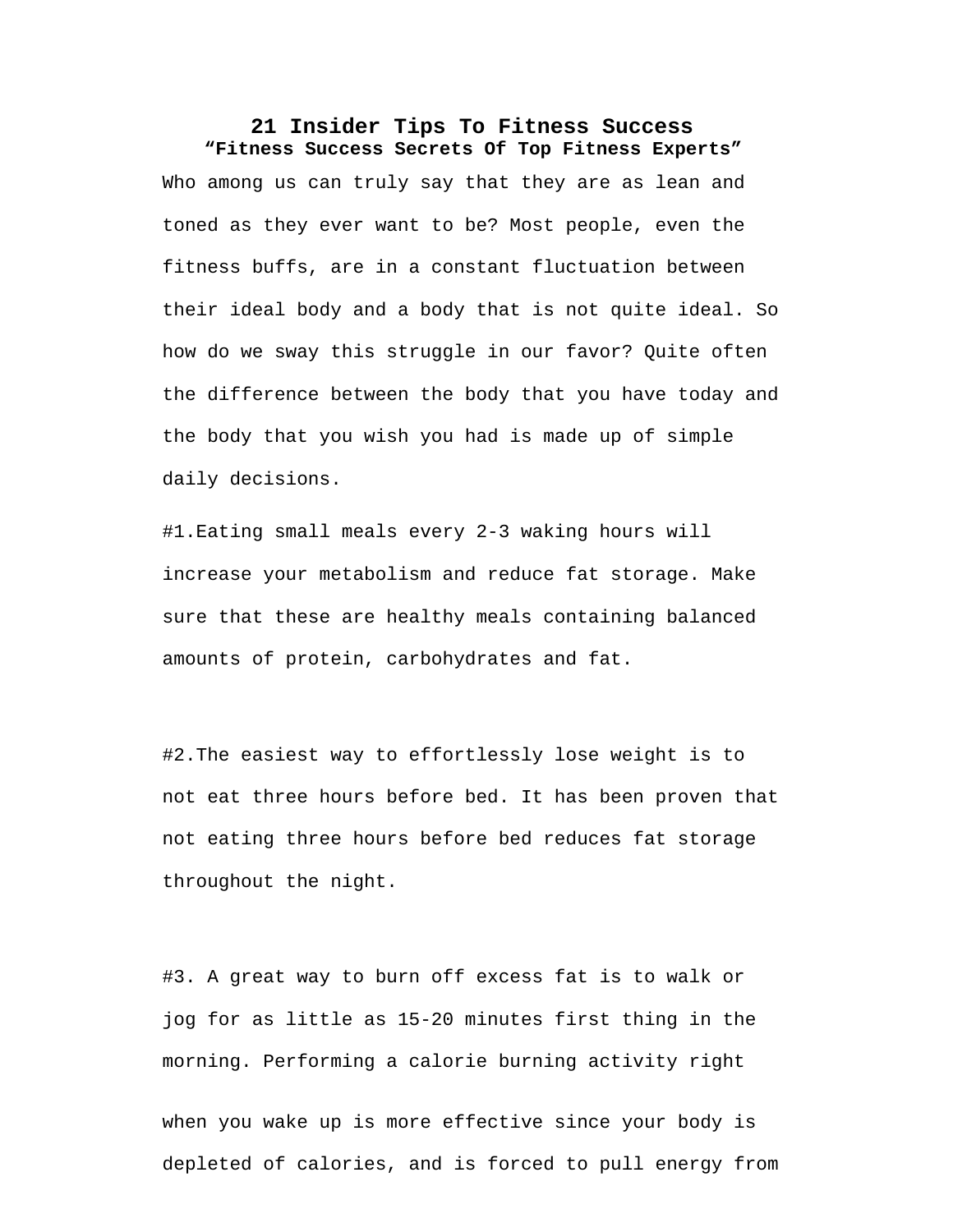fat stores. A personal trainer can help you identify your ideal target heart rate for maximum fat burn.

#4. The average Venti sized Frappuccino weighs in at 530 calories. This staggering number equals 2.5 bagels or one third of the recommended daily calories for an average woman. Beverages such as this contain high amounts of sugar should be consumed rarely since the extra calories they contain are readily stored as fat.

#5.During your workouts do exercise that incorporate compound movements rather than simple ones. This will not only help in burning more calories, but will also tone more muscle at once! A few good compound movement exercises include: squats, clean and press, dead lifts, bent over rows, and lunges.

#6. Want to effortlessly drop 30 lbs in one year? Millions of people drink an average of 2 regular soft drinks a day, which is a total of 300 calories. When you add these extra 300 calories up over a year, they

result in over 30lbs of weight gain! Say no to soft drinks, and say goodbye to your unwanted pounds!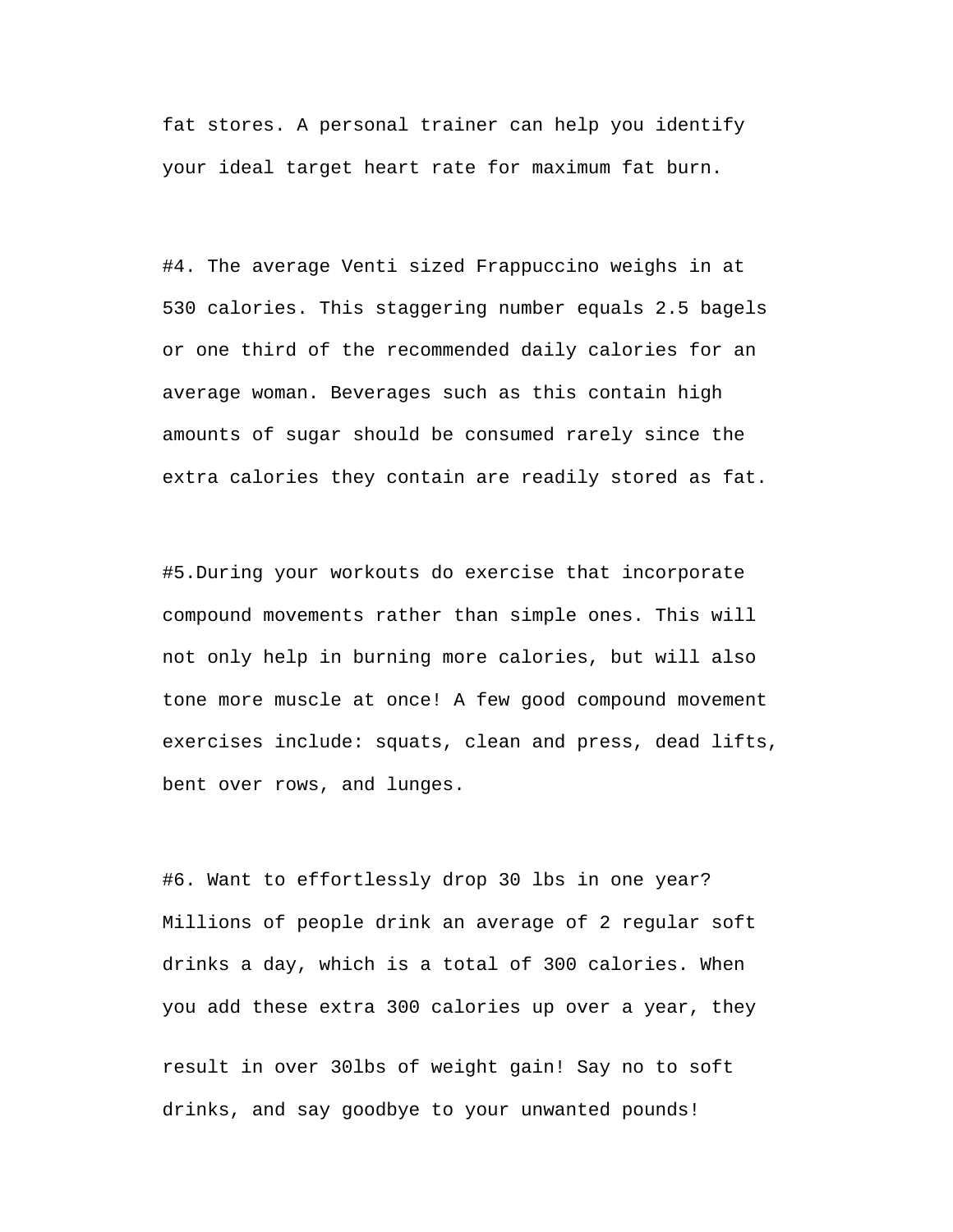#7. Fat free foods, when eaten in excess, will still be stored as fat! Fat free cookies and crackers are made up of a whole lot of SUGAR! Yep, the secret is out! Sugar is just as fattening of a substance than fat itself, when eaten in excess.

#8. Set fitness goals for yourself, write them down and post them where you will see them everyday. Your goal may be to lose 5 pounds, to lose 5 inches off your waist. Make sure that you are very specific with your goals, vague goals will get you nowhere. A qualified personal trainer can help you set your goals and guide you to them.

#9. Pump some iron! Did you know that 1 lb of muscle burns 30-50 calories per day, while 1 lb of fat only burns about 9 calories per day? The more muscle your body contains the more calories you burn each day. Resistance training has been called the fountain of youth – and it really is!

#10. Eat a small meal and wait 20 minutes before deciding if you need more food. This will give your stomach and brain time to communicate. If you have eaten enough food, your brain will alert your body and you will find that you don't desire anything more. If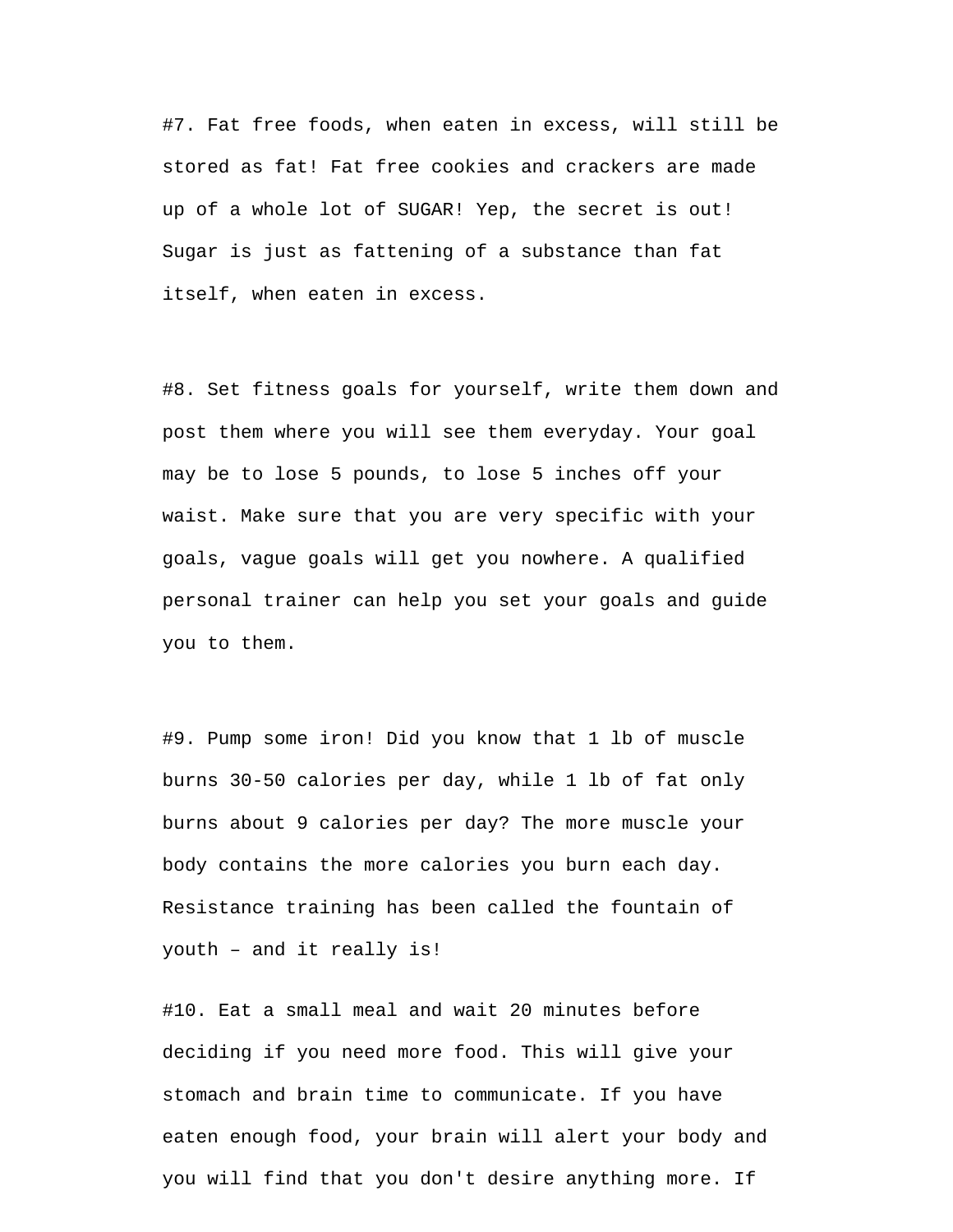you are still hungry after this period, eat a small amount more and wait another 20 minutes.

#11. Make a habit of weighting and measuring yourself monthly and tracking your gains and losses. This will prevent gradual weight gain from creeping up when you least expect it.

#12. Drink a large glass of water before every meal. It may seem like a chore, but drinking a large glass of water before eating is a great way to partially fill you up and prevent you from overeating.

#13. When lifting weights, try slowing down the speed at which you lower the weight. Lowering weight in a controlled manner will add strength and tone to your muscles and decrease the chance of an injury.

#14. Eating right when you wake up is vital to breaking the fast your body goes into every night. 2- 3 hours after you eat your body shuts down your metabolism and acts as if it needs to store food. In order to communicate with your body that it is healthy, well fed, and not in need of extra fat storage you need to start your day off with a small meal and continue to eat small meals every 2-3 hours.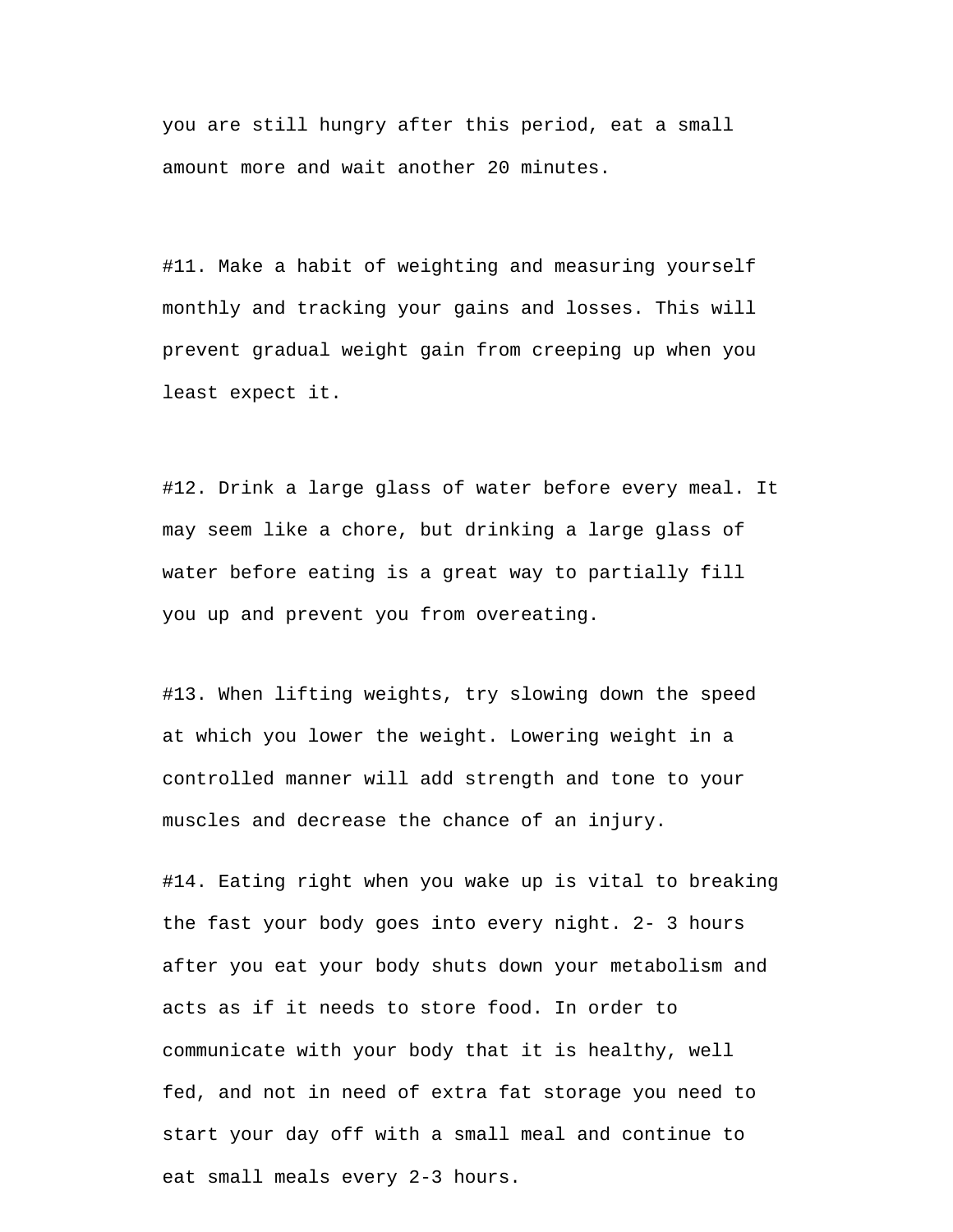#15. Try the straight leg raise for a challenging ab workout. Lie on your back with your hands under your low back, legs straight out in front of you. With your lower back on the floor, exhale as you pull your legs straight up into the air. Inhale as you lower your legs back down to the matt. This exercise helps to strengthen and flatten your lower abs.

#16. Eat complex carbohydrates instead of simple sugars for a leaner body. Your body is in constant need of carbohydrates to be converted into glucose and used as fuel. When your body has extra glucose it will be stored as fat for later use. Complex carbohydrates, such as whole grains, legumes, and vegetables, take longer to break down into glucose, and will therefore

be less likely to be stored as fat than simple carbohydrates such as table sugar, or fruit sugar.

#17. Make sure that you are exercising in your "Fat Burn Zone" during cardiovascular workouts by checking to see if you can hold conversation without breathlessness. Your body needs oxygen to aide in fat burn, so make sure that you are breathing deeply.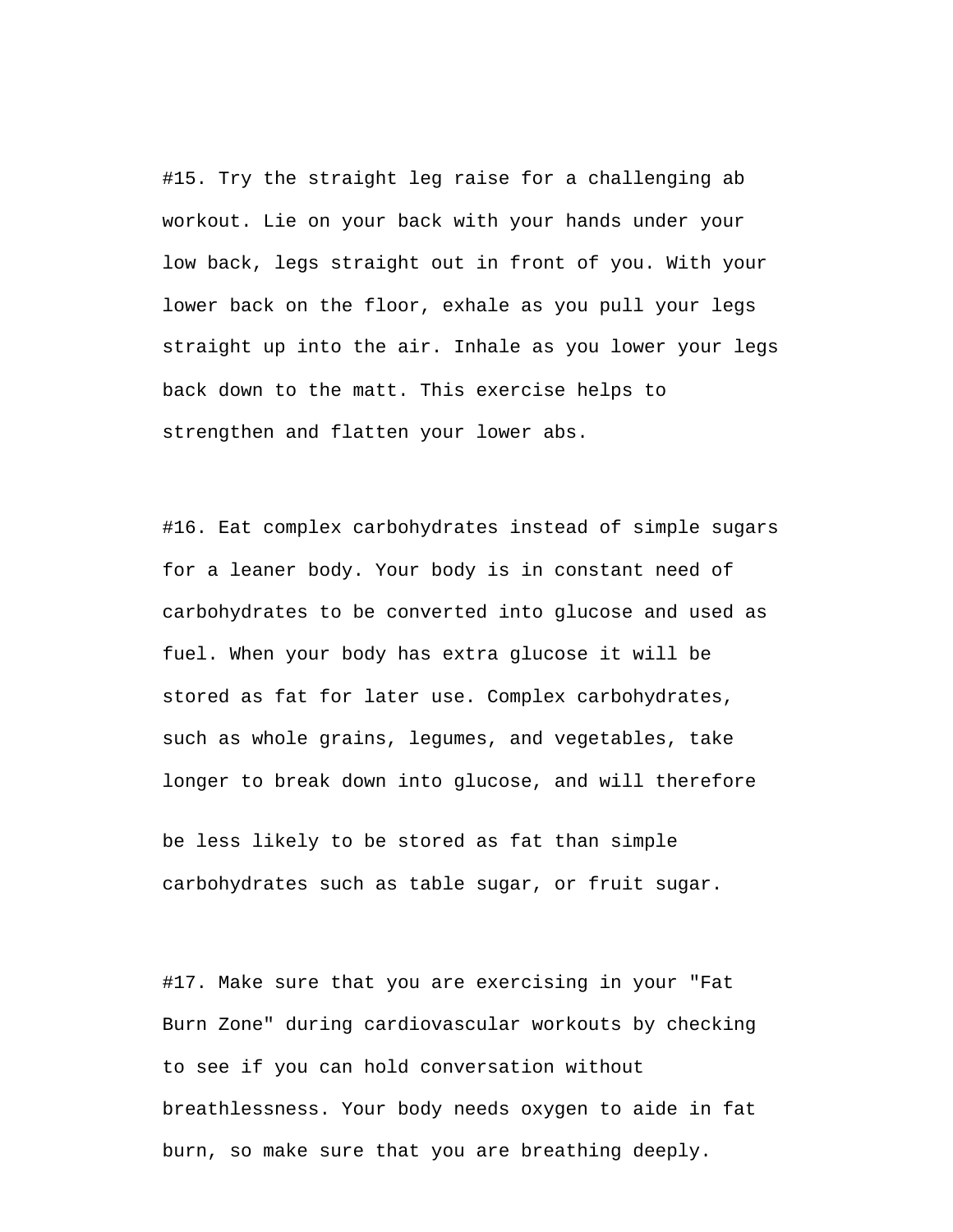#18. Want to spend 5 seconds a day to encourage weight loss? Drink a glass of cold water every night right before you get into bed. Your body will have to heat this water up to your body's temperature of 98 degrees, and it will have to burn a few calories in the process! This sets your body up to burn calories as you sleep! When you make this 5 second activity a habit, you will be excited to find yourself losing weight easier than ever before.

#19. Your body needs a variety of nutrients to function at its peak and burn fat. Find new, healthy alternatives to your daily meals, and substitute them frequently. Make sure that you are eating 5 servings of fresh fruits and vegetables every day, of different colors.

#20. Losing patience with exercise? The key to weight loss and fitness gains is to consistently give your body new challenges. Mix up your workouts every few weeks, and don't be afraid to try something new! Hire a personal trainer who can help you add new excitement to your fitness program.